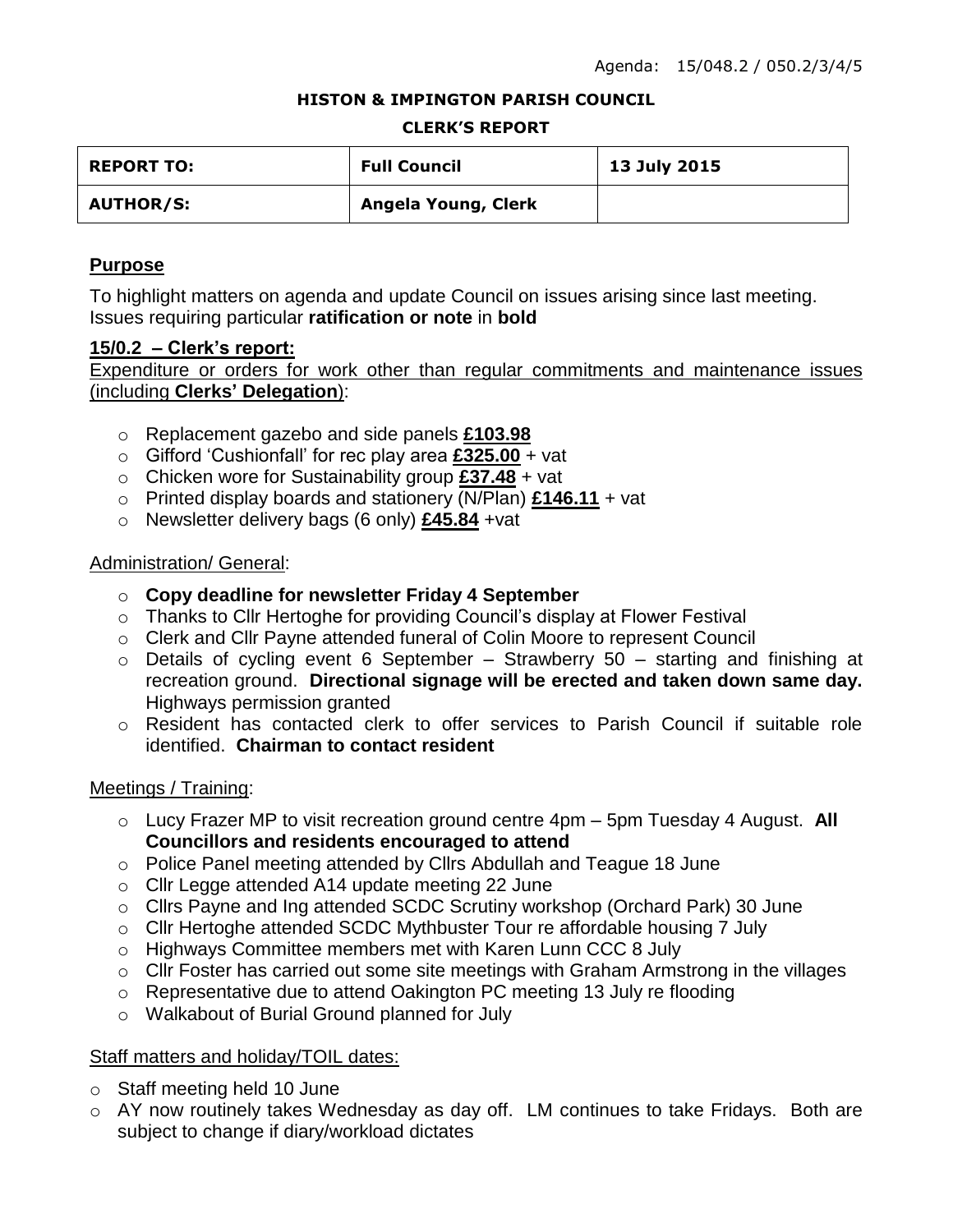- $\circ$  CP normally now in parish office Wednesday Friday, with more limited hours Monday and Tuesday. 3 month period agreed at Orchard Park, for review September 2015
- o AC normally in parish office Monday Wednesday**, term time only**
- $\circ$  Youth Worker was married on 11 July you may see her referred to as Mrs Andrea Cowley in future
- o **Please let Clerk know your holiday dates** as this aids arrangements in the Council diary.

## **050.5 Review of Donations**

Donations/Community Support Budget 2015-16 **£1,000** Spent to date: **£200**

Persons co-Ordinator)

Also Older Person's Budgets available for **£5,000** (Mobile Warden/Older

#### **Applications received:**

1<sup>st</sup> Histon Scout Group request for up to £500

There will be a payment to be made in **November for British Legion wreath** and one final review in December for donation requests

#### **RECOMMENDATION**:

£800 left in budget

**£250** to Cambs County Council **would leave £550 to take forward to November/December requests**

Author: Angela Young 13.07.15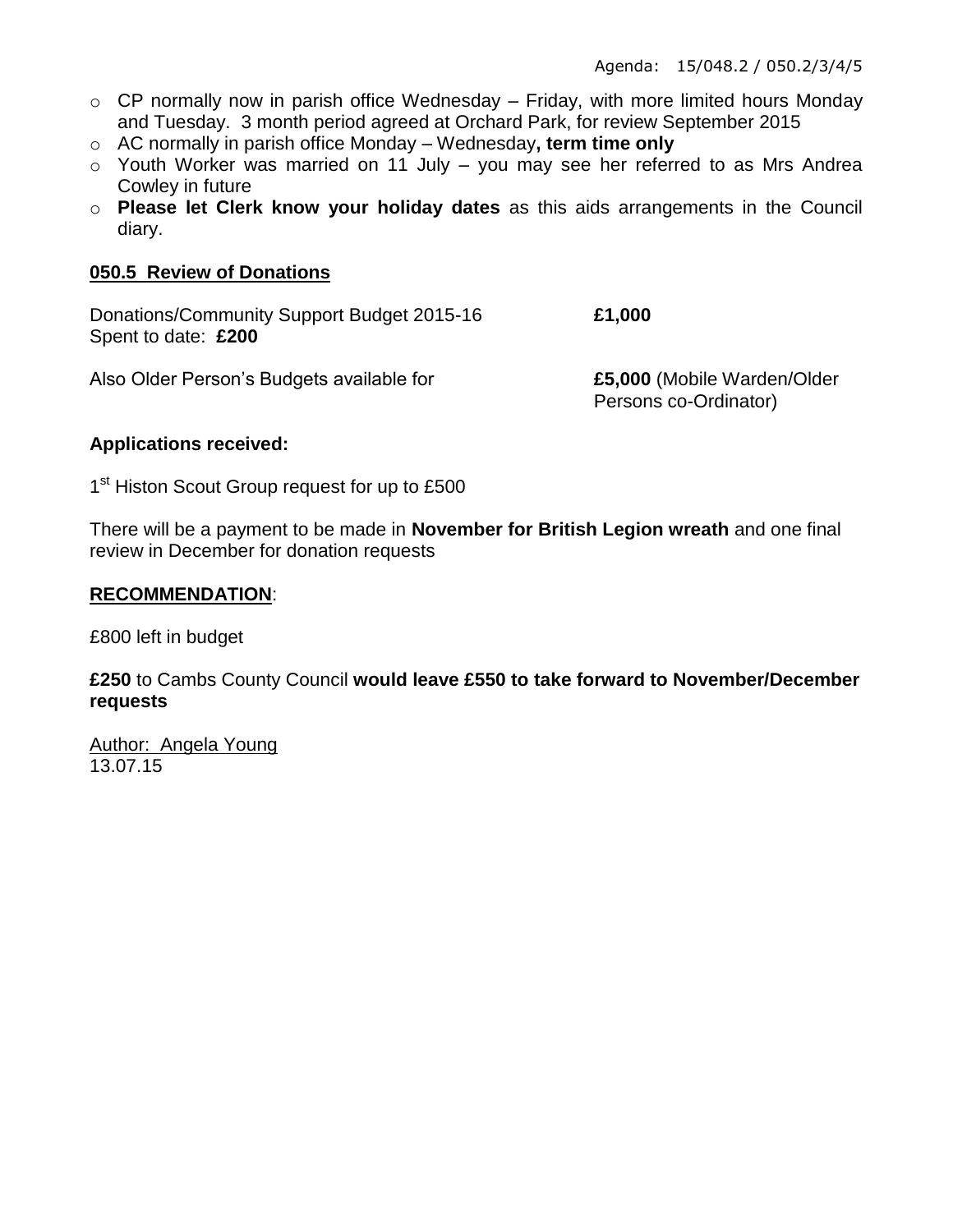#### **HISTON & IMPINGTON PARISH COUNCIL**

#### **FINANCE REPORT**

| <b>REPORT TO:</b> | <b>Full Council</b>                   | 14 July 2015 |
|-------------------|---------------------------------------|--------------|
| <b>AUTHOR/S:</b>  | Lynda Marsh, Office<br><b>Manager</b> |              |

# **Purpose**

To list accounts paid by delegated approval, and payment of outstanding accounts

o Accounts paid by delegated approval – to note only:

| Proposed that Histon & Impington Parish Council in accordance with its powers under sections 137                                                                                                               |            |  |  |  |
|----------------------------------------------------------------------------------------------------------------------------------------------------------------------------------------------------------------|------------|--|--|--|
| and 139 of the Local Government Act 1972, should incur the following expenditure which, in the<br>opinion of the Council, is in the interests of the area or its inhabitants and will benefit them in a manner |            |  |  |  |
| commensurate with the expenditure:                                                                                                                                                                             |            |  |  |  |
| Cambs County Council (s137) Summer reading challenge £200.00                                                                                                                                                   | £200.00    |  |  |  |
| Giffords Recycling 'cushionfall' for rec play area £325.00 + vat £65.00                                                                                                                                        | £390.00    |  |  |  |
| British Telecom (DDR) phone and broadband £160.42 + vat £32.08                                                                                                                                                 | £192.50    |  |  |  |
| Barclaycard (DDR) display boards, weathervane, delivery bags, gazebos, fence posts,                                                                                                                            |            |  |  |  |
| phone top-up for apprentice $£731.25 + \text{vat } £79.17$                                                                                                                                                     | £810.42    |  |  |  |
| <b>J Polley</b> printed display boards, stationery (N/Plan) $£146.11 +$ vat £29.22                                                                                                                             | £175.33    |  |  |  |
| S J Goddard chicken wire (Sustainability) £37.48 + Vat £7.50                                                                                                                                                   | £44.98     |  |  |  |
| M3 Administration - wages, NI and Pension £10,543.71                                                                                                                                                           | £10,543.71 |  |  |  |
| M3 Rec Groundsman expenses £25.53                                                                                                                                                                              | £25.53     |  |  |  |
| Siemens Fin Serv (DDR) copier lease £176.85 + vat £35.37                                                                                                                                                       | £212.22    |  |  |  |
| British Gas (DDR) gas account $£234.35 +$ vat £11.71                                                                                                                                                           | £246.06    |  |  |  |
|                                                                                                                                                                                                                |            |  |  |  |
| <b>Accounts for approval:</b>                                                                                                                                                                                  |            |  |  |  |
| <b>Environment Agency</b> drainage charge for Bypass Farm (if agreed) £10.20                                                                                                                                   | £10.20     |  |  |  |
| PEM VAT Services vat advice re tennis court and cricket net projects £200.00                                                                                                                                   |            |  |  |  |
| $+$ vat £40.00                                                                                                                                                                                                 | £240.00    |  |  |  |
| Allotment Society annual membership £55.00 + vat £11.00                                                                                                                                                        | £66.00     |  |  |  |
| <b>ESPO</b> office supplies, chair, PPE equipment £176.81 + vat £35.36                                                                                                                                         | £212.17    |  |  |  |
| L M Dewar Cleaning pavilion (April / May) £229.49                                                                                                                                                              | £229.49    |  |  |  |
| <b>Illiffe Print Ltd newsletter £519.20</b>                                                                                                                                                                    | £519.20    |  |  |  |
| CSA wash room supplies £99.40+ vat £19.88                                                                                                                                                                      | £119.28    |  |  |  |
| P A Collacott PAT and emergency light annual test; rectify faults £392.16                                                                                                                                      |            |  |  |  |
| $+$ vat £78.43                                                                                                                                                                                                 | £470.59    |  |  |  |
| Tates Treeworks B/Grd, The Green, Coppice £1,760.00                                                                                                                                                            | £1,760.00  |  |  |  |
| Roger Hovells office cleaning £30.00                                                                                                                                                                           | £30.00     |  |  |  |
| J Gardiner clearance work as agreed £120.00                                                                                                                                                                    | £120.00    |  |  |  |
| ** Broker Network (Came & Co) insurance renewal premium £7,378.15                                                                                                                                              | £7,378.15  |  |  |  |
| **N.B The insurance renewal premium can be reduced to £7,009.24 (reduction of £368.91) if a 3                                                                                                                  |            |  |  |  |
| year long term agreement is taken advantage of. In light of work outstanding with Came & Co and                                                                                                                |            |  |  |  |
| the good working relationship would recommend that this offer is accepted.                                                                                                                                     |            |  |  |  |
| Broadgate Fencing perimeter fence gates and retention pmt £3,404.20 + vat £680.84                                                                                                                              |            |  |  |  |
|                                                                                                                                                                                                                | ££4,085.04 |  |  |  |
| Buchans grasscutting $-$ June £976.95 + vat £195.39                                                                                                                                                            | £1,172.34  |  |  |  |